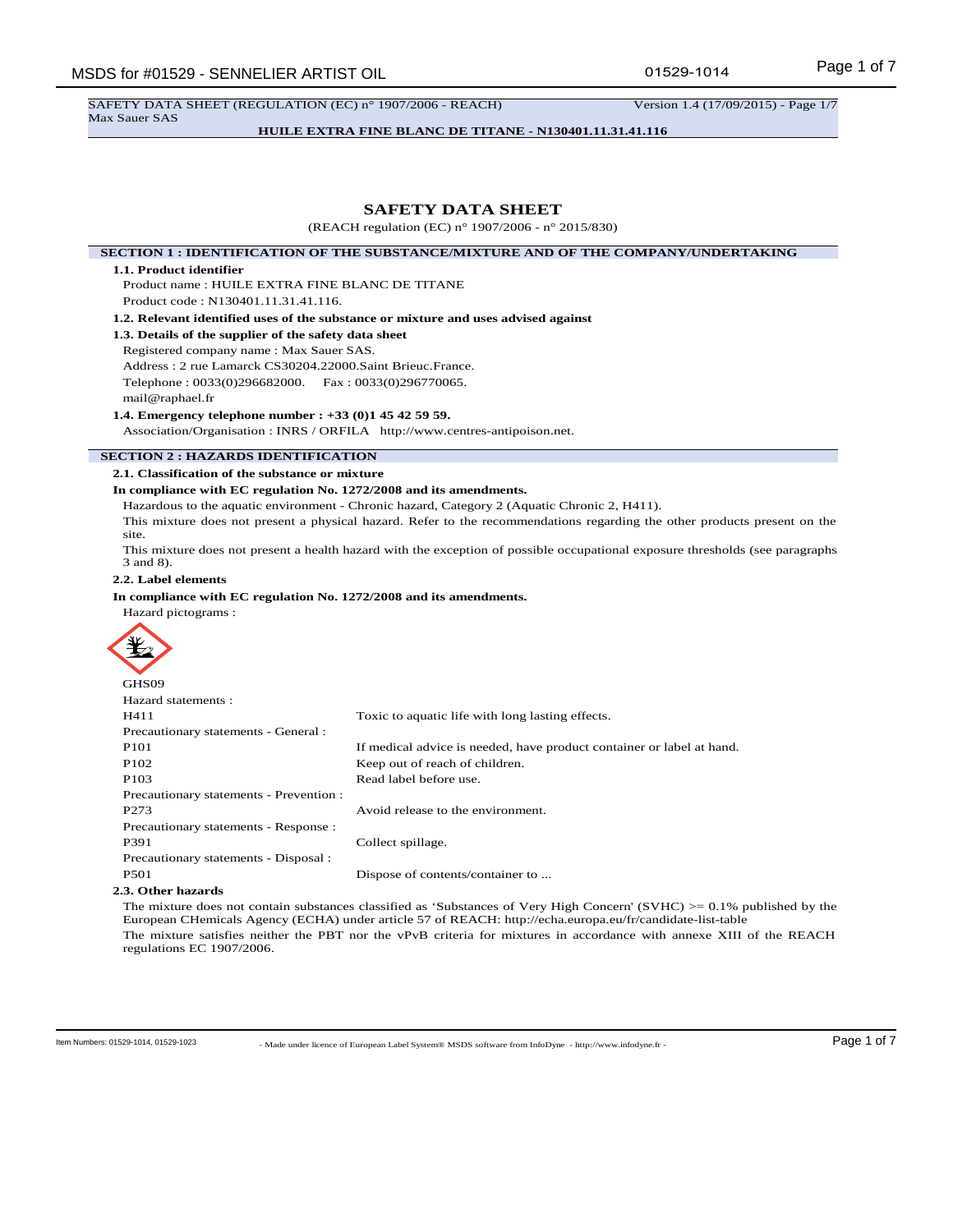#### SAFETY DATA SHEET (REGULATION (EC) n° 1907/2006 - REACH) Version 1.4 (17/09/2015) - Page 2/7 Max Sauer SAS

#### **HUILE EXTRA FINE BLANC DE TITANE - N130401.11.31.41.116**

## **SECTION 3 : COMPOSITION/INFORMATION ON INGREDIENTS**

**3.2. Mixtures**

| <b>Composition:</b>  |                          |      |                    |
|----------------------|--------------------------|------|--------------------|
| <i>dentification</i> | (EC) 1272/2008           | Note | $\%$               |
| INDEX: 030-013-00-7  | GHS09                    | Ή.   | $10 \le x \% < 25$ |
| $ CAS: 1314-13-2$    | Wng                      |      |                    |
| $ EC: 215-222-5$     | Aquatic Acute 1, H400    |      |                    |
|                      | $M$ Acute = 1            |      |                    |
| <b>ZINC OXIDE</b>    | Aquatic Chronic 1, H410  |      |                    |
|                      | $\mathbf{M}$ Chronic = 1 |      |                    |

## **Information on ingredients :**

[1] Substance for which maximum workplace exposure limits are available.

## **SECTION 4 : FIRST AID MEASURES**

As a general rule, in case of doubt or if symptoms persist, always call a doctor.

NEVER induce swallowing by an unconscious person.

**4.1. Description of first aid measures**

#### **In the event of swallowing :**

Seek medical attention, showing the label.

**4.2. Most important symptoms and effects, both acute and delayed**

#### No data available.

**4.3. Indication of any immediate medical attention and special treatment needed**

No data available.

## **SECTION 5 : FIREFIGHTING MEASURES**

Non-flammable.

## **5.1. Extinguishing media**

## **5.2. Special hazards arising from the substance or mixture**

A fire will often produce a thick black smoke. Exposure to decomposition products may be hazardous to health.

Do not breathe in smoke.

In the event of a fire, the following may be formed :

- carbon monoxide (CO)

- carbon dioxide (CO2)

#### **5.3. Advice for firefighters**

No data available.

## **SECTION 6 : ACCIDENTAL RELEASE MEASURES**

## **6.1. Personal precautions, protective equipment and emergency procedures**

Consult the safety measures listed under headings 7 and 8.

#### **For first aid worker**

First aid workers will be equipped with suitable personal protective equipment (See section 8).

#### **6.2. Environmental precautions**

Contain and control the leaks or spills with non-combustible absorbent materials such as sand, earth, vermiculite, diatomaceous earth in drums for waste disposal.

Prevent any material from entering drains or waterways.

## **6.3. Methods and material for containment and cleaning up**

Clean preferably with a detergent, do not use solvents.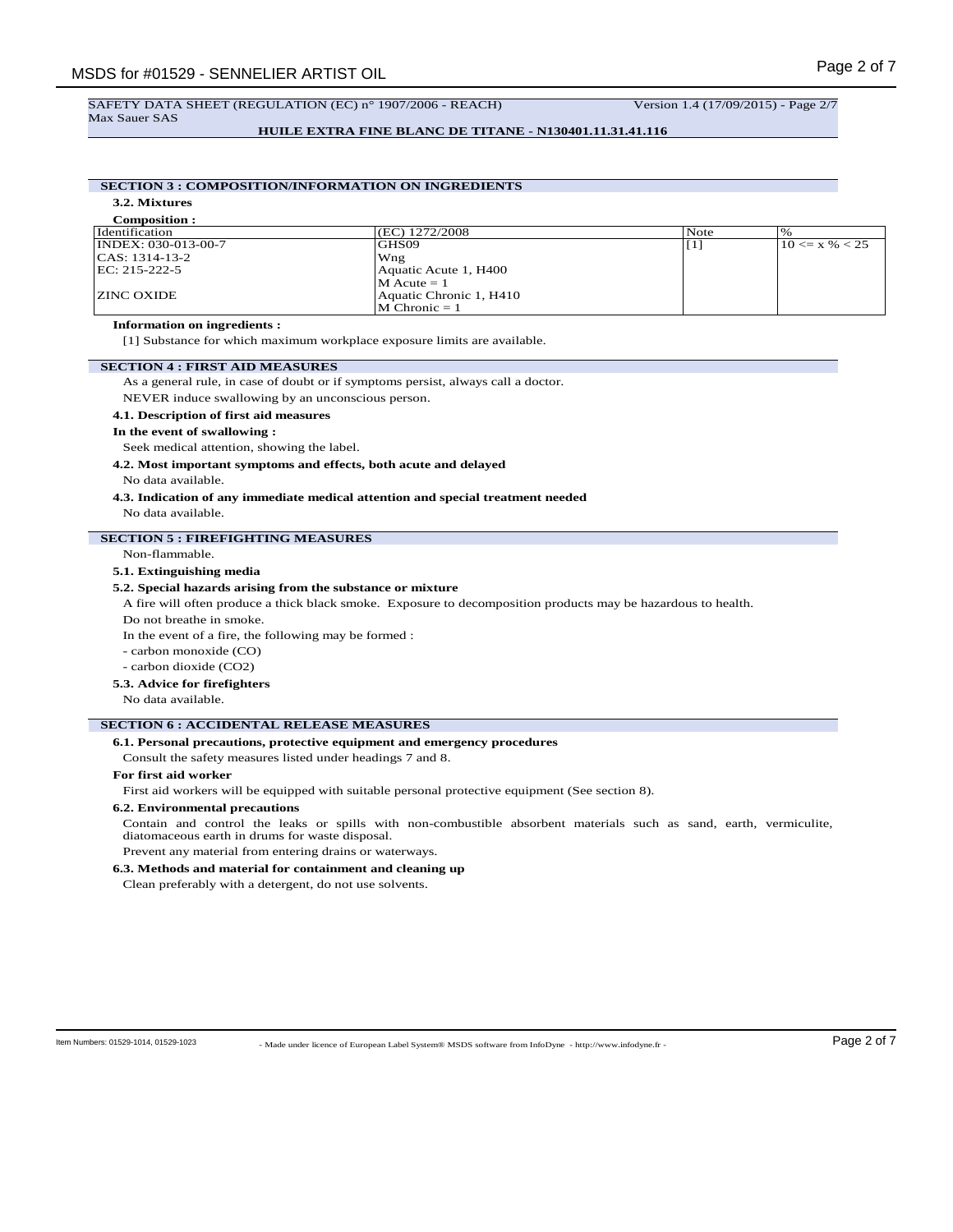#### SAFETY DATA SHEET (REGULATION (EC) n° 1907/2006 - REACH) Version 1.4 (17/09/2015) - Page 3/7 Max Sauer SAS

## **HUILE EXTRA FINE BLANC DE TITANE - N130401.11.31.41.116**

## **6.4. Reference to other sections**

No data available.

## **SECTION 7 : HANDLING AND STORAGE**

Requirements relating to storage premises apply to all facilities where the mixture is handled.

**7.1. Precautions for safe handling**

Always wash hands after handling.

## **Fire prevention :**

Prevent access by unauthorised personnel.

#### **Recommended equipment and procedures :**

For personal protection, see section 8.

Observe precautions stated on label and also industrial safety regulations.

## **Prohibited equipment and procedures :**

#### No smoking, eating or drinking in areas where the mixture is used.

**7.2. Conditions for safe storage, including any incompatibilities**

No data available.

#### **Storage**

Keep out of reach of children.

#### **Packaging**

Always keep in packaging made of an identical material to the original.

**7.3. Specific end use(s)**

No data available.

#### **SECTION 8 : EXPOSURE CONTROLS/PERSONAL PROTECTION**

**8.1. Control parameters**

#### **Occupational exposure limits :**

- ACGIH TLV (American Conference of Governmental Industrial Hygienists, Threshold Limit Values, 2010) :

| CAS                              | TWA :                    | STEL:                     | Ceiling:                 | Definition :             | Criteria :               |         |
|----------------------------------|--------------------------|---------------------------|--------------------------|--------------------------|--------------------------|---------|
| 1314-13-2                        | $2 \text{ mg}/\text{m}$  | $10 \text{ mg/m}$         | $\overline{\phantom{0}}$ | $\overline{\phantom{0}}$ |                          |         |
| - France (INRS - ED984 : 2008) : |                          |                           |                          |                          |                          |         |
| <b>CAS</b>                       | $VME$ -ppm:              | $VME-mg/m3$ : $VLE-ppm$ : |                          | $VLE-mg/m3$ : Notes:     |                          | TMP No: |
| 1314-13-2                        | $\overline{\phantom{a}}$ |                           | -                        | $\overline{\phantom{0}}$ | $\overline{\phantom{0}}$ | -       |

#### **8.2. Exposure controls**

## **Personal protection measures, such as personal protective equipment**

Pictogram(s) indicating the obligation of wearing personal protective equipment (PPE) :



Use personal protective equipment that is clean and has been properly maintained.

Store personal protective equipment in a clean place, away from the work area.

Never eat, drink or smoke during use. Remove and wash contaminated clothing before re-using. Ensure that there is adequate ventilation, especially in confined areas.

## **- Eye / face protection**

Avoid contact with eyes.

Use eye protectors designed to protect against liquid splashes

Before handling, wear safety goggles in accordance with standard EN166.

## **- Hand protection**

Wear suitable protective gloves in the event of prolonged or repeated skin contact.

Type of gloves recommended :

- Natural latex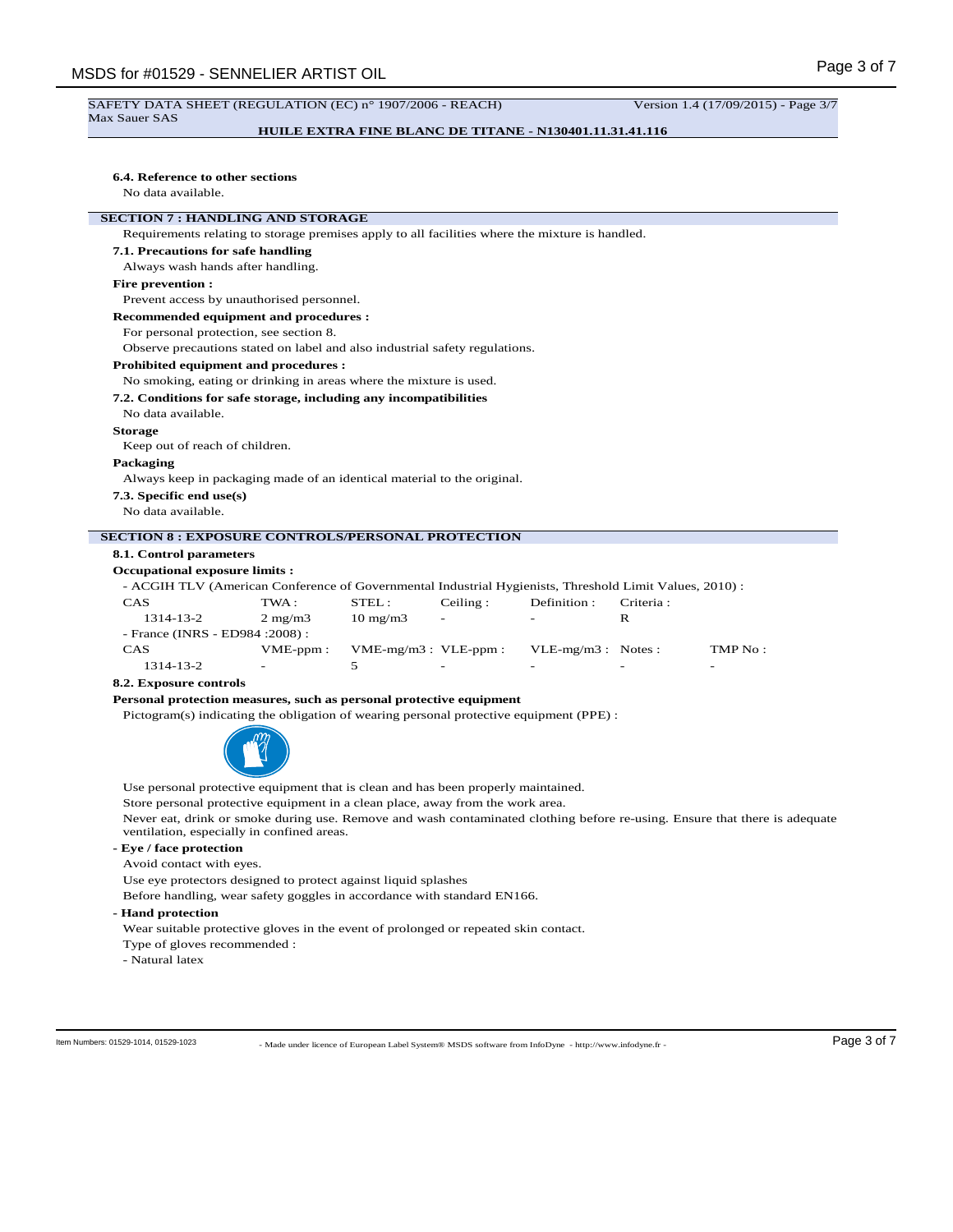Max Sauer SAS

**- Body protection**

Work clothing worn by personnel shall be laundered regularly. After contact with the product, all parts of the body that have been soiled must be washed.

| <b>SECTION 9 : PHYSICAL AND CHEMICAL PROPERTIES</b>                                        |                 |
|--------------------------------------------------------------------------------------------|-----------------|
| 9.1. Information on basic physical and chemical properties                                 |                 |
| <b>General information:</b>                                                                |                 |
| Physical state:                                                                            | Viscous liquid. |
| Important health, safety and environmental information                                     |                 |
| $pH$ :                                                                                     | Not stated.     |
|                                                                                            | Slightly basic. |
| Boiling point/boiling range:                                                               | Not specified.  |
| Flash point interval :                                                                     | Not relevant.   |
| Vapour pressure $(50^{\circ}C)$ :                                                          | Not relevant.   |
| Density:                                                                                   | >1              |
| Water solubility:                                                                          | Dilutable.      |
| Melting point/melting range:                                                               | Not specified.  |
| Self-ignition temperature :                                                                | Not specified.  |
| Decomposition point/decomposition range :                                                  | Not specified.  |
| 9.2. Other information                                                                     |                 |
| No data available.                                                                         |                 |
| <b>SECTION 10 : STABILITY AND REACTIVITY</b>                                               |                 |
| 10.1. Reactivity                                                                           |                 |
| No data available.                                                                         |                 |
| 10.2. Chemical stability                                                                   |                 |
| This mixture is stable under the recommended handling and storage conditions in section 7. |                 |
| 10.3. Possibility of hazardous reactions                                                   |                 |
| No data available.                                                                         |                 |
| 10.4. Conditions to avoid                                                                  |                 |
| 10.5. Incompatible materials                                                               |                 |
| 10.6. Hazardous decomposition products                                                     |                 |
| The thermal decomposition may release/form :                                               |                 |
| - carbon monoxide (CO)                                                                     |                 |
| - carbon dioxide (CO2)                                                                     |                 |
| <b>SECTION 11 : TOXICOLOGICAL INFORMATION</b>                                              |                 |
| 11.1. Information on toxicological effects                                                 |                 |
| No data available.                                                                         |                 |
| 11.1.1. Substances                                                                         |                 |
| No toxicological data available for the substances.                                        |                 |
| 11.1.2. Mixture                                                                            |                 |
| No toxicological data available for the mixture.                                           |                 |
|                                                                                            |                 |
| <b>SECTION 12 : ECOLOGICAL INFORMATION</b>                                                 |                 |

Toxic to aquatic life with long lasting effects.

The product must not be allowed to run into drains or waterways.

## **12.1. Toxicity**

## **12.1.2. Mixtures**

No aquatic toxicity data available for the mixture.

- Made under licence of European Label System® MSDS software from InfoDyne - http://www.infodyne.fr - Item Numbers: 01529-1014, 01529-1023 Page 4 of 7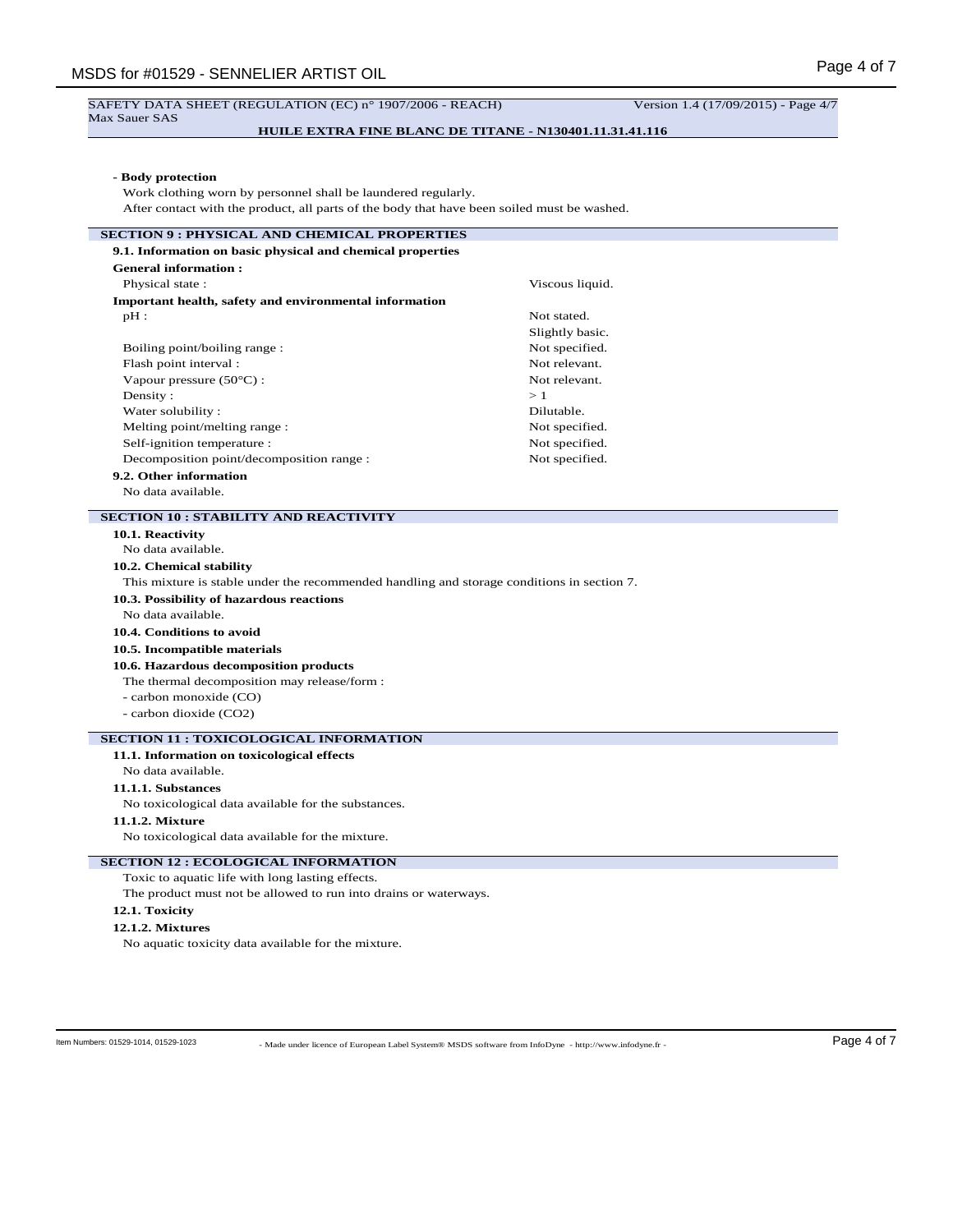#### SAFETY DATA SHEET (REGULATION (EC) n° 1907/2006 - REACH) Version 1.4 (17/09/2015) - Page 5/7 Max Sauer SAS

#### **HUILE EXTRA FINE BLANC DE TITANE - N130401.11.31.41.116**

## **12.2. Persistence and degradability**

No data available.

**12.3. Bioaccumulative potential**

#### No data available.

**12.4. Mobility in soil**

No data available.

**12.5. Results of PBT and vPvB assessment**

No data available.

**12.6. Other adverse effects**

No data available.

## **SECTION 13 : DISPOSAL CONSIDERATIONS**

Proper waste management of the mixture and/or its container must be determined in accordance with Directive 2008/98/EC.

#### **13.1. Waste treatment methods**

Do not pour into drains or waterways.

#### **Waste :**

Waste management is carried out without endangering human health, without harming the environment and, in particular without risk to water, air, soil, plants or animals.

Recycle or dispose of waste in compliance with current legislation, preferably via a certified collector or company.

Do not contaminate the ground or water with waste, do not dispose of waste into the environment.

#### **Soiled packaging :**

Empty container completely. Keep label(s) on container.

Give to a certified disposal contractor.

#### **SECTION 14 : TRANSPORT INFORMATION**

Transport product in compliance with provisions of the ADR for road, RID for rail, IMDG for sea and ICAO/IATA for air transport (ADR 2015 - IMDG 2014 - ICAO/IATA 2015).

#### **14.1. UN number**

3082

#### **14.2. UN proper shipping name**

UN3082=ENVIRONMENTALLY HAZARDOUS SUBSTANCE, LIQUID, N.O.S.

(zinc oxide)

## **14.3. Transport hazard class(es)**

- Classification :



# **14.4. Packing group**

III

#### **14.5. Environmental hazards**

- Environmentally hazardous material :



#### **14.6. Special precautions for user**

| /RII<br>ADR/<br>∸ | Class | _ode | -<br>Pack $g_1$ . | ' Label | Hdent | LU. | Provis.                                            | $\blacksquare$ | $\sim$<br>Cai | Tunne. |
|-------------------|-------|------|-------------------|---------|-------|-----|----------------------------------------------------|----------------|---------------|--------|
|                   |       | M6   | Ш                 |         | 190   |     | $\gamma$<br>60<br>$\sim$ $\sim$ $\sim$<br>$-$<br>∸ | $\sim$<br>∸    |               |        |

- Made under licence of European Label System® MSDS software from InfoDyne - http://www.infodyne.fr - Item Numbers: 01529-1014, 01529-1023 Page 5 of 7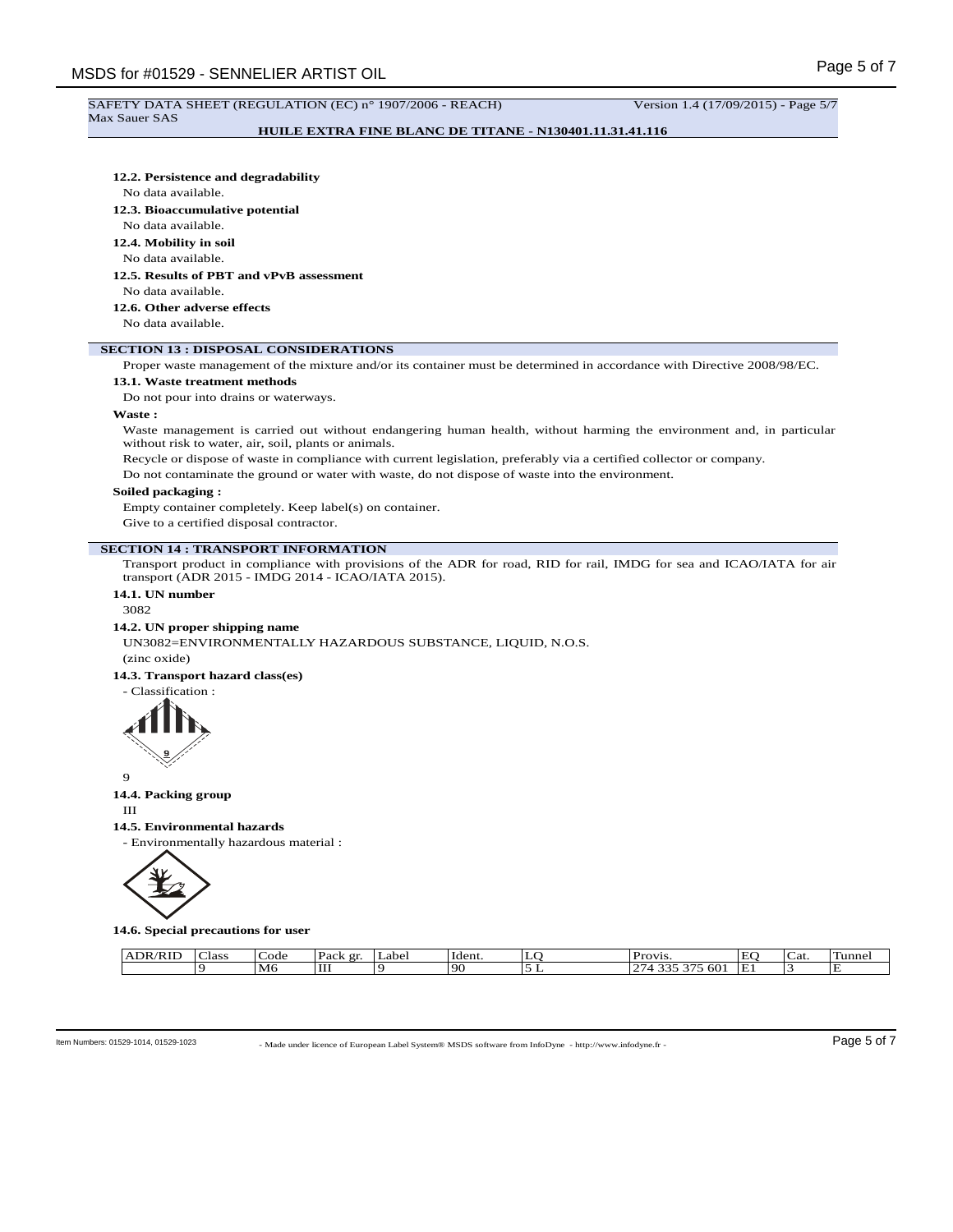#### **HUILE EXTRA FINE BLANC DE TITANE - N130401.11.31.41.116**

Not subject to this regulation if  $Q \le 51/5$  kg (ADR 3.3.1 - DS 375)

| <b>IMDG</b>                                                               | Class | $ 2^{\circ}$ Label Pack gr. $ LO $ |  |  | <b>EMS</b> | Provis.      | EO  |
|---------------------------------------------------------------------------|-------|------------------------------------|--|--|------------|--------------|-----|
|                                                                           |       |                                    |  |  | F-A.S-F    | 1274 335 969 | 'E1 |
| Not subject to this regulation if $Q \le 51/5$ kg (IMDG 3.3.1 - 2.10.2.7) |       |                                    |  |  |            |              |     |

| <b>IATA</b> | Class | 2°Label | Pack gr. | Passager | Passager          | Cargo | Cargo | note | EO          |
|-------------|-------|---------|----------|----------|-------------------|-------|-------|------|-------------|
|             |       |         | Ш        | 964      | 450 L             | 1964  | 450 L | A97  | E1          |
|             |       |         |          |          |                   |       |       | A158 |             |
|             |       |         |          |          |                   |       |       | A197 |             |
|             |       |         | Ш        | Y964     | $30 \text{ kg}$ G |       |       | A97  | $_{\rm E1}$ |
|             |       |         |          |          |                   |       |       | A158 |             |
|             |       |         |          |          |                   |       |       | A197 |             |

Not subject to this regulation if  $Q \le 51/5$  kg (IATA 4.4.4 - DS A197)

For limited quantities, see part 2.7 of the OACI/IATA and chapter 3.4 of the ADR and IMDG.

For excepted quantities, see part 2.6 of the OACI/IATA and chapter 3.5 of the ADR and IMDG.

**14.7. Transport in bulk according to Annex II of Marpol and the IBC Code**

No data available.

## **SECTION 15 : REGULATORY INFORMATION**

**15.1. Safety, health and environmental regulations/legislation specific for the substance or mixture**

- **Classification and labelling information included in section 2:**
- The following regulations have been used:
- EU Regulation No. 1272/2008 amended by EU Regulation No. 487/2013.
- EU Regulation No. 1272/2008 amended by EU Regulation No. 758/2013.
- EU Regulation No. 1272/2008 amended by EU Regulation No. 944/2013.
- EU Regulation No. 1272/2008 amended by EU Regulation No. 605/2014.
- **Container information:**
- No data available.
- **Particular provisions :**
- No data available.
- **Standardised American system for the identification of hazards presented by the product in view of emergency procedures (NFPA 704) :**

NFPA 704, Labelling: Health=0 Inflammability=1 Instability/Reactivity=1 Specific Risk=none



**15.2. Chemical safety assessment**

No data available.

## **SECTION 16 : OTHER INFORMATION**

Since the user's working conditions are not known by us, the information supplied on this safety data sheet is based on our current level of knowledge and on national and community regulations.

The mixture must not be used for other uses than those specified in section 1 without having first obtained written handling instructions.

It is at all times the responsibility of the user to take all necessary measures to comply with legal requirements and local regulations.

The information in this safety data sheet must be regarded as a description of the safety requirements relating to the mixture and not as a guarantee of the properties thereof.

#### **Wording of the phrases mentioned in section 3 :**

H400 Very toxic to aquatic life.

H410 Very toxic to aquatic life with long lasting effects.

- Made under licence of European Label System® MSDS software from InfoDyne - http://www.infodyne.fr - Item Numbers: 01529-1014, 01529-1023 Page 6 of 7